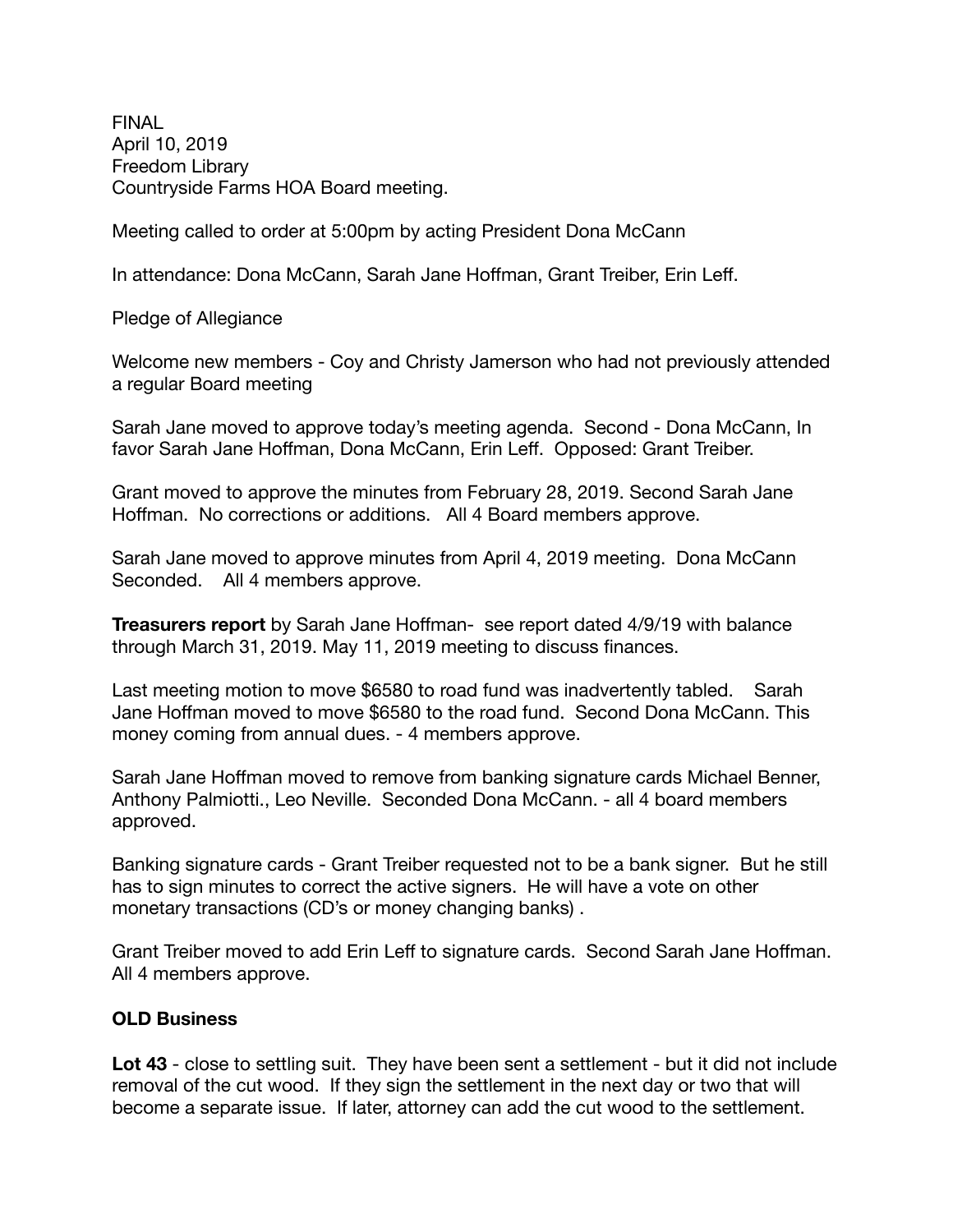(Legal fees, plus within 45 days planting new trees - of substantial size - we do not know the actual size). If settled, perhaps they will share the cut wood with neighbors. As of 5pm today we have not heard if they have settled. Grant Treiber requests the exact tree specifications for the tree settlement and does not approve settlement without this information. We also want to ask about stumps being removed.

**Lot 44** - Grant Treiber - spoke with Mr. Sutton: abandoned car gone. Mailbox has been replaced, Screening has been removed from pool enclosure. Don't know about whether it will be re-screened, windows, or roofing will be repaired. Those issues are not covered by our C&R.

**Keypad System** - Erin Leff found a vendor. 352 Gates - local in Ocala. They provided several options, and videos of the systems in action. Questions about other camera coverage and cellular plan. Would like a motion to SJ moved to approve \$5000 to have this done. Coy Jamerson suggests table to next meeting while we get a few more details of the systems.

Sarah Jane Hoffman moved to table this issue, second Dona McCann. - All 4 members approved.

Sarah Jane Hoffman moved to approve additional money to Mr Electric \$384 for balance of repair of lighting at the gate. We would be reimbursing Longfield who already paid Mr. Electric Seconded by Erin Leff. - all 4 members approve

## **Road Report**:

47 page report was received from Mr Sanon (road construction engineer). We can email it to anyone who requests it. Thank you Sue Baldwin for finding Mr Sanon. We have been saving for the road fund for approx 20 years. According to this road evaluation, roads should be re-milled/resurfaced in 3-5 years. At a cost of \$522,000 - 800,000. We have saved approx 210K for the road fund. We need to prepare for the expense. Therefore a meeting is scheduled for May 11, 2019 at 10am (Sheriff Substation ) as we are required to have a separate meeting when discussing increasing dues.

## **New Business**

**Lot 62** - Coburn request to add a Guesthouse attached to second Garage . Cover letter submitted along with blueprints. Wording on the letter indicates plans to comply with C&R and use same materials/ exterior appearance. Grant Treiber spoke with the homeowner. Grant Treiber moved to approve this construction, seconded by Sarah Jane Hoffman - all 4 board members approve.